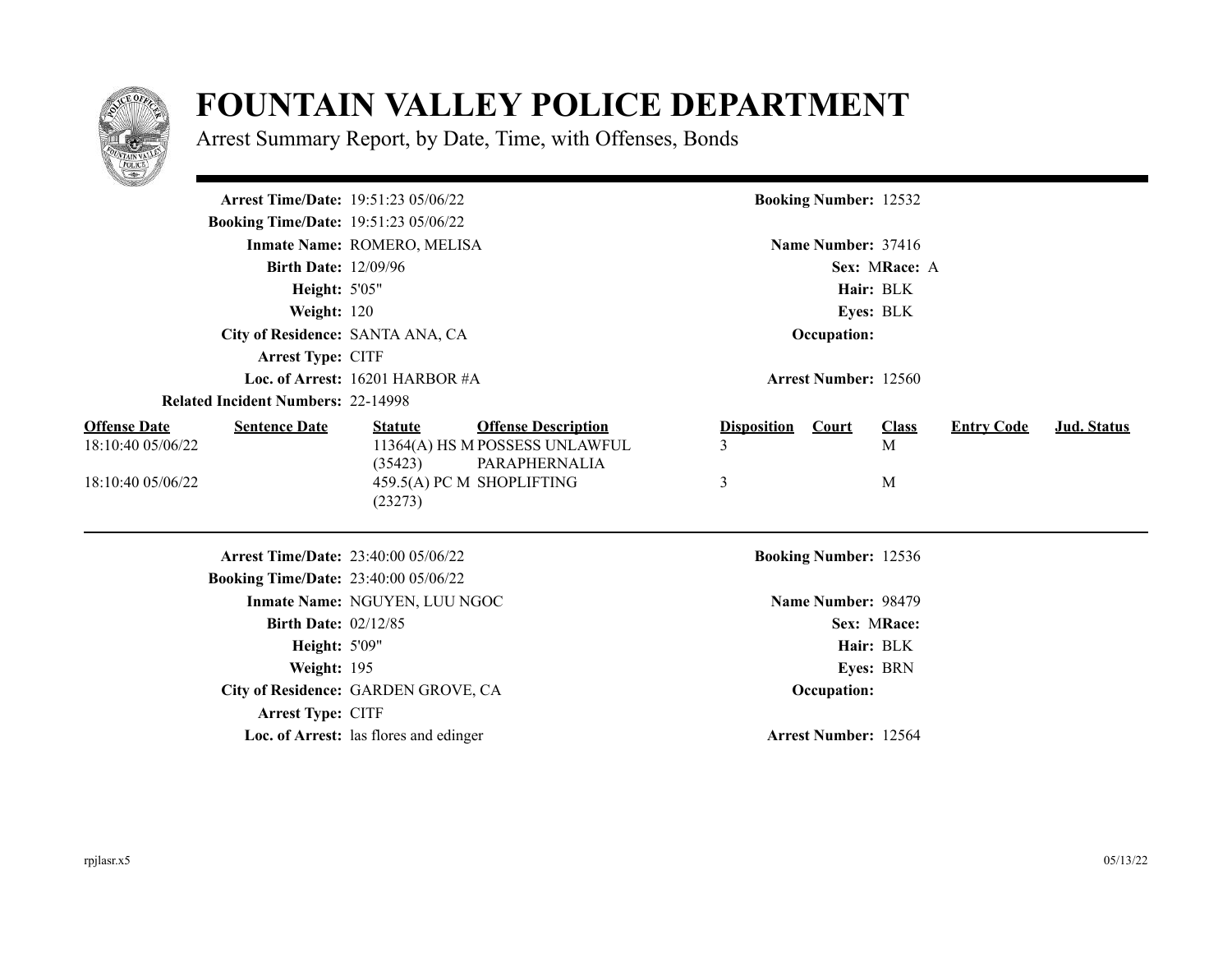|                                                                                    | <b>Related Incident Numbers: 22-15030</b>                                                 |                                                               |                                                                                                                                                             |                                   |                                                    |                             |                   |             |
|------------------------------------------------------------------------------------|-------------------------------------------------------------------------------------------|---------------------------------------------------------------|-------------------------------------------------------------------------------------------------------------------------------------------------------------|-----------------------------------|----------------------------------------------------|-----------------------------|-------------------|-------------|
| <b>Offense Date</b><br>23:40:00 05/06/22<br>23:40:00 05/06/22                      | <b>Sentence Date</b>                                                                      | <b>Statute</b><br>(35423)<br>4462.5 VC M<br>(25065)           | <b>Offense Description</b><br>11364(A) HS M POSSESS UNLAWFUL<br>PARAPHERNALIA<br>DISPLAY ON VEHICLE/PRESENT 3<br>TO OFFICER UNLAWFUL<br><b>REGISTRATION</b> | <b>Disposition</b>                | <b>Court</b>                                       | <b>Class</b><br>M<br>M      | <b>Entry Code</b> | Jud. Status |
|                                                                                    |                                                                                           |                                                               |                                                                                                                                                             |                                   |                                                    |                             |                   |             |
|                                                                                    | <b>Arrest Time/Date: 00:03:00 05/07/22</b>                                                |                                                               |                                                                                                                                                             |                                   | <b>Booking Number: 12534</b>                       |                             |                   |             |
|                                                                                    | <b>Booking Time/Date: 01:48:13 05/07/22</b>                                               |                                                               |                                                                                                                                                             |                                   |                                                    |                             |                   |             |
|                                                                                    |                                                                                           | Inmate Name: FLORES, RAYMOND AURELIO                          |                                                                                                                                                             |                                   | Name Number: 98475                                 |                             |                   |             |
|                                                                                    | <b>Birth Date: 06/01/78</b>                                                               |                                                               |                                                                                                                                                             |                                   |                                                    | Sex: MRace:                 |                   |             |
|                                                                                    | <b>Height: 5'09"</b>                                                                      |                                                               |                                                                                                                                                             |                                   |                                                    | Hair: BLK                   |                   |             |
|                                                                                    | Weight: 180                                                                               |                                                               |                                                                                                                                                             |                                   |                                                    | Eyes: BRN                   |                   |             |
|                                                                                    | City of Residence: HGTS, CA                                                               |                                                               |                                                                                                                                                             |                                   | Occupation:                                        |                             |                   |             |
|                                                                                    | <b>Arrest Type: BOOK</b>                                                                  |                                                               |                                                                                                                                                             |                                   |                                                    |                             |                   |             |
|                                                                                    |                                                                                           | Loc. of Arrest: HELM AVE / THIRD STREET                       |                                                                                                                                                             |                                   | <b>Arrest Number: 12562</b>                        |                             |                   |             |
|                                                                                    | <b>Related Incident Numbers: 22-15026</b>                                                 |                                                               |                                                                                                                                                             |                                   |                                                    |                             |                   |             |
| <b>Offense Date</b><br>00:03:00 05/07/22<br>00:03:00 05/07/22<br>00:03:00 05/07/22 | <b>Sentence Date</b>                                                                      | <b>Statute</b><br>(35353)<br>12500(a)<br>3056 PC F<br>(50075) | <b>Offense Description</b><br>11377(A) HS M POSSESS CONTROLLED<br><b>SUBSTANCE</b><br>Driving without valid driver lic<br>VIOLATION PAROLE:FELONY           | <b>Disposition</b><br>3<br>3<br>4 | <b>Court</b>                                       | <b>Class</b><br>M<br>M<br>F | <b>Entry Code</b> | Jud. Status |
|                                                                                    | <b>Arrest Time/Date: 00:07:00 05/07/22</b><br><b>Booking Time/Date: 18:53:02 05/07/22</b> | Inmate Name: SABAS, DANIEL JOSEPH                             |                                                                                                                                                             |                                   | <b>Booking Number: 12535</b><br>Name Number: 98476 |                             |                   |             |
|                                                                                    | <b>Birth Date: 07/01/80</b>                                                               |                                                               |                                                                                                                                                             |                                   |                                                    | Sex: MRace: H               |                   |             |
|                                                                                    | <b>Height: 5'08"</b>                                                                      |                                                               |                                                                                                                                                             |                                   |                                                    | Hair: BRN                   |                   |             |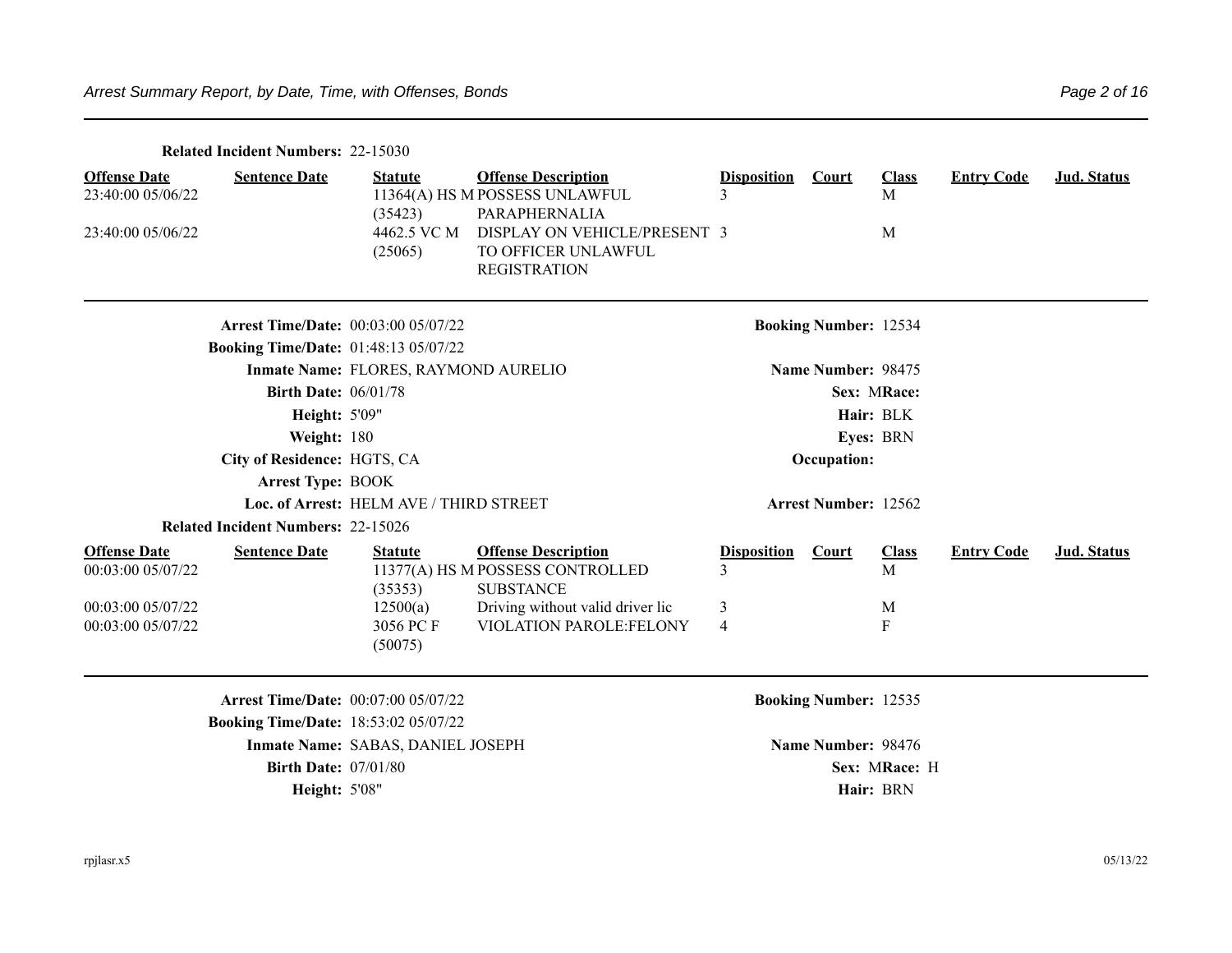|                                          | Weight: 245<br>City of Residence: WEST COVINA, CA<br><b>Arrest Type: CITF</b> | Loc. of Arrest: THIRD STREET / HELM AVE |                                                                                      |                         | Occupation:<br><b>Arrest Number: 12563</b> | Eyes: BRN         |                   |                    |
|------------------------------------------|-------------------------------------------------------------------------------|-----------------------------------------|--------------------------------------------------------------------------------------|-------------------------|--------------------------------------------|-------------------|-------------------|--------------------|
|                                          | <b>Related Incident Numbers: 22-15026</b>                                     |                                         |                                                                                      |                         |                                            |                   |                   |                    |
| <b>Offense Date</b><br>00:07:00 05/07/22 | <b>Sentence Date</b>                                                          | <b>Statute</b><br>(35423)               | <b>Offense Description</b><br>11364(A) HS M POSSESS UNLAWFUL<br>PARAPHERNALIA        | <b>Disposition</b>      | Court                                      | <b>Class</b><br>M | <b>Entry Code</b> | Jud. Status        |
| 00:07:00 05/07/22                        |                                                                               | M (35392)                               | 11375(B)(2) HS POSSESS CONTROLLED<br><b>SUBSTANCE WITHOUT</b><br><b>PRESCRIPTION</b> |                         |                                            | M                 |                   |                    |
| 00:07:00 05/07/22                        |                                                                               | (35353)                                 | 11377(A) HS M POSSESS CONTROLLED<br><b>SUBSTANCE</b>                                 |                         |                                            | M                 |                   |                    |
|                                          | <b>Arrest Time/Date: 19:31:07 05/07/22</b>                                    |                                         |                                                                                      |                         | <b>Booking Number: 12537</b>               |                   |                   |                    |
|                                          | <b>Booking Time/Date: 19:31:07 05/07/22</b>                                   |                                         |                                                                                      |                         |                                            |                   |                   |                    |
|                                          |                                                                               | Inmate Name: WICKLUND, ROBIN LEE        |                                                                                      |                         | Name Number: 98488                         |                   |                   |                    |
|                                          | <b>Birth Date: 01/23/81</b>                                                   |                                         |                                                                                      |                         |                                            | Sex: FRace:       |                   |                    |
|                                          | <b>Height: 4'11"</b>                                                          |                                         |                                                                                      |                         |                                            | Hair: BRN         |                   |                    |
|                                          | Weight: 160                                                                   |                                         |                                                                                      |                         |                                            | Eyes: BRN         |                   |                    |
|                                          | City of Residence: SANTA ANA, CA                                              |                                         |                                                                                      |                         | Occupation:                                |                   |                   |                    |
|                                          | Arrest Type: CITF                                                             |                                         |                                                                                      |                         |                                            |                   |                   |                    |
|                                          | Loc. of Arrest: Harbor / Lilac                                                |                                         |                                                                                      |                         | <b>Arrest Number: 12565</b>                |                   |                   |                    |
|                                          | <b>Related Incident Numbers: 22-15009</b>                                     |                                         |                                                                                      |                         |                                            |                   |                   |                    |
| <b>Offense Date</b><br>20:08:00 05/06/22 | <b>Sentence Date</b>                                                          | <b>Statute</b><br>(35423)               | <b>Offense Description</b><br>11364(A) HS M POSSESS UNLAWFUL<br>PARAPHERNALIA        | <b>Disposition</b><br>3 | Court                                      | <b>Class</b><br>M | <b>Entry Code</b> | <b>Jud. Status</b> |

**Arrest Time/Date:** 22:43:02 05/07/22 **Booking Number:** 12538 **Booking Time/Date:** 22:43:02 05/07/22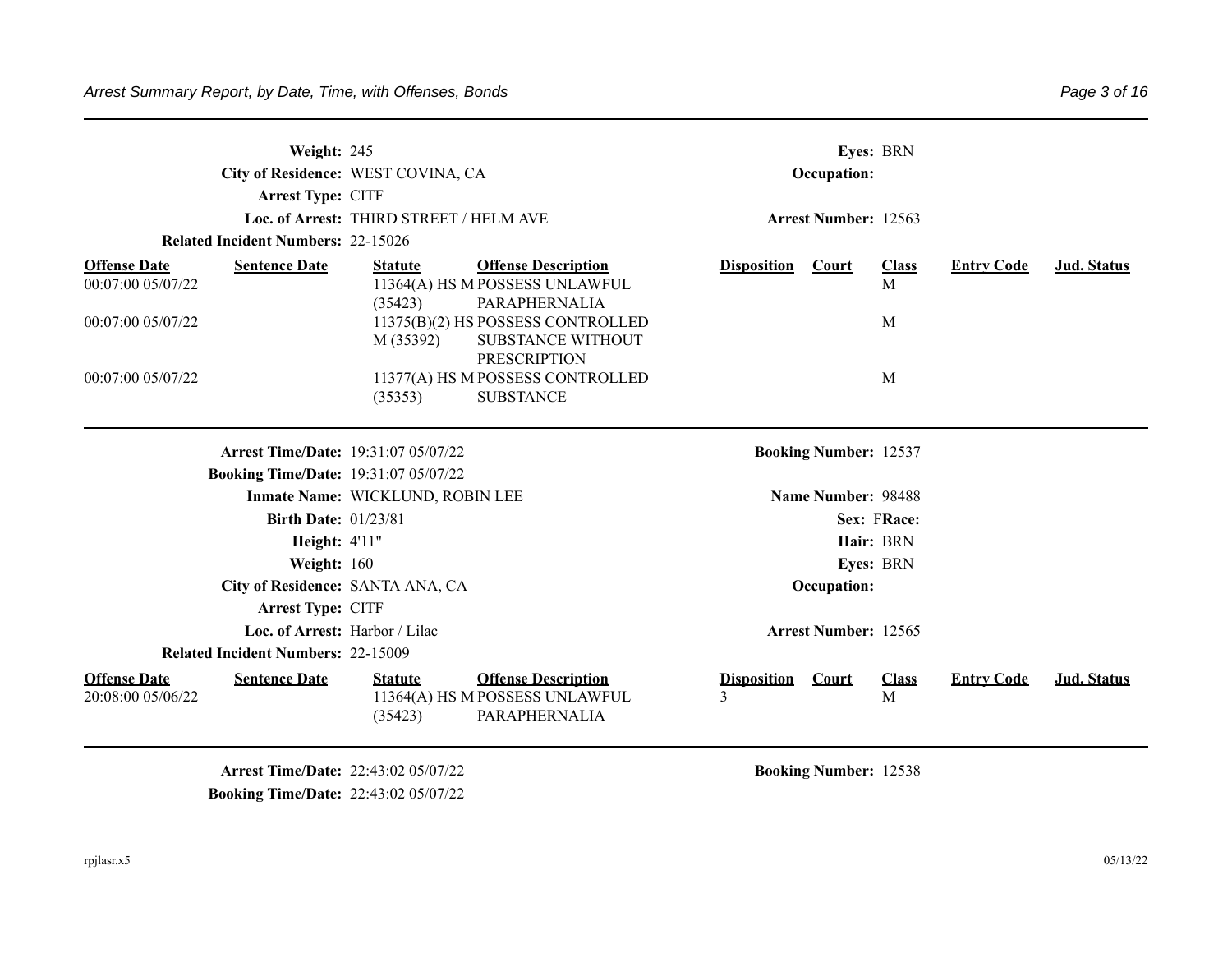|                                          |                                             | Inmate Name: LOPEZ, VIRGINIA MONIQUE    |                                                                               |                               | Name Number: 98477           |                   |                   |             |
|------------------------------------------|---------------------------------------------|-----------------------------------------|-------------------------------------------------------------------------------|-------------------------------|------------------------------|-------------------|-------------------|-------------|
|                                          | <b>Birth Date: 07/15/86</b>                 |                                         |                                                                               |                               |                              | Sex: MRace: W     |                   |             |
|                                          | <b>Height: 5'11"</b>                        |                                         |                                                                               |                               |                              | Hair: BRN         |                   |             |
|                                          | Weight: 240                                 |                                         |                                                                               |                               |                              |                   |                   |             |
|                                          | City of Residence: HACIENDA HTS, CA         |                                         |                                                                               |                               | Occupation:                  | Eyes: BRN         |                   |             |
|                                          | <b>Arrest Type: CITF</b>                    |                                         |                                                                               |                               |                              |                   |                   |             |
|                                          | Loc. of Arrest: Third / Helm                |                                         |                                                                               |                               | <b>Arrest Number: 12566</b>  |                   |                   |             |
|                                          | <b>Related Incident Numbers: 22-15026</b>   |                                         |                                                                               |                               |                              |                   |                   |             |
| <b>Offense Date</b>                      | <b>Sentence Date</b>                        | <b>Statute</b>                          | <b>Offense Description</b>                                                    | <b>Disposition</b>            | Court                        | <b>Class</b>      | <b>Entry Code</b> | Jud. Status |
| 22:51:00 05/06/22                        |                                             | (35422)                                 | 11350(A) HS M POSSESS NARCOTIC<br>CONTROLLED SUBSTANCE                        |                               |                              | M                 |                   |             |
|                                          | <b>Arrest Time/Date: 02:11:23 05/08/22</b>  |                                         |                                                                               |                               | <b>Booking Number: 12539</b> |                   |                   |             |
|                                          | <b>Booking Time/Date: 01:25:00 05/08/22</b> |                                         |                                                                               |                               |                              |                   |                   |             |
|                                          |                                             | Inmate Name: CAMPBELL, CHANCEY RAY      |                                                                               |                               | Name Number: 97583           |                   |                   |             |
|                                          | <b>Birth Date: 09/14/67</b>                 |                                         |                                                                               |                               |                              | Sex: MRace: H     |                   |             |
|                                          | <b>Height: 5'10"</b>                        |                                         |                                                                               |                               |                              | Hair: BLK         |                   |             |
|                                          | Weight: 250                                 |                                         |                                                                               |                               |                              | Eyes: BRN         |                   |             |
|                                          | City of Residence: SANTA ANA, CA            |                                         |                                                                               |                               | Occupation:                  |                   |                   |             |
|                                          | Arrest Type: CITF                           |                                         |                                                                               |                               |                              |                   |                   |             |
|                                          |                                             | Loc. of Arrest: San Mateo / La Hacienda |                                                                               |                               | <b>Arrest Number: 12567</b>  |                   |                   |             |
|                                          | <b>Related Incident Numbers: 22-15166</b>   |                                         |                                                                               |                               |                              |                   |                   |             |
| <b>Offense Date</b><br>01:25:00 05/08/22 | <b>Sentence Date</b>                        | <b>Statute</b><br>(35423)               | <b>Offense Description</b><br>11364(A) HS M POSSESS UNLAWFUL<br>PARAPHERNALIA | <b>Disposition</b> Court<br>3 |                              | <b>Class</b><br>M | <b>Entry Code</b> | Jud. Status |
|                                          | <b>Arrest Time/Date: 04:04:41 05/08/22</b>  |                                         |                                                                               |                               | <b>Booking Number: 12540</b> |                   |                   |             |
|                                          | <b>Booking Time/Date: 04:04:41 05/08/22</b> |                                         |                                                                               |                               |                              |                   |                   |             |
|                                          |                                             |                                         | Inmate Name: RUVALCAVA, VINCENT MICHAEL                                       |                               | Name Number: 98490           |                   |                   |             |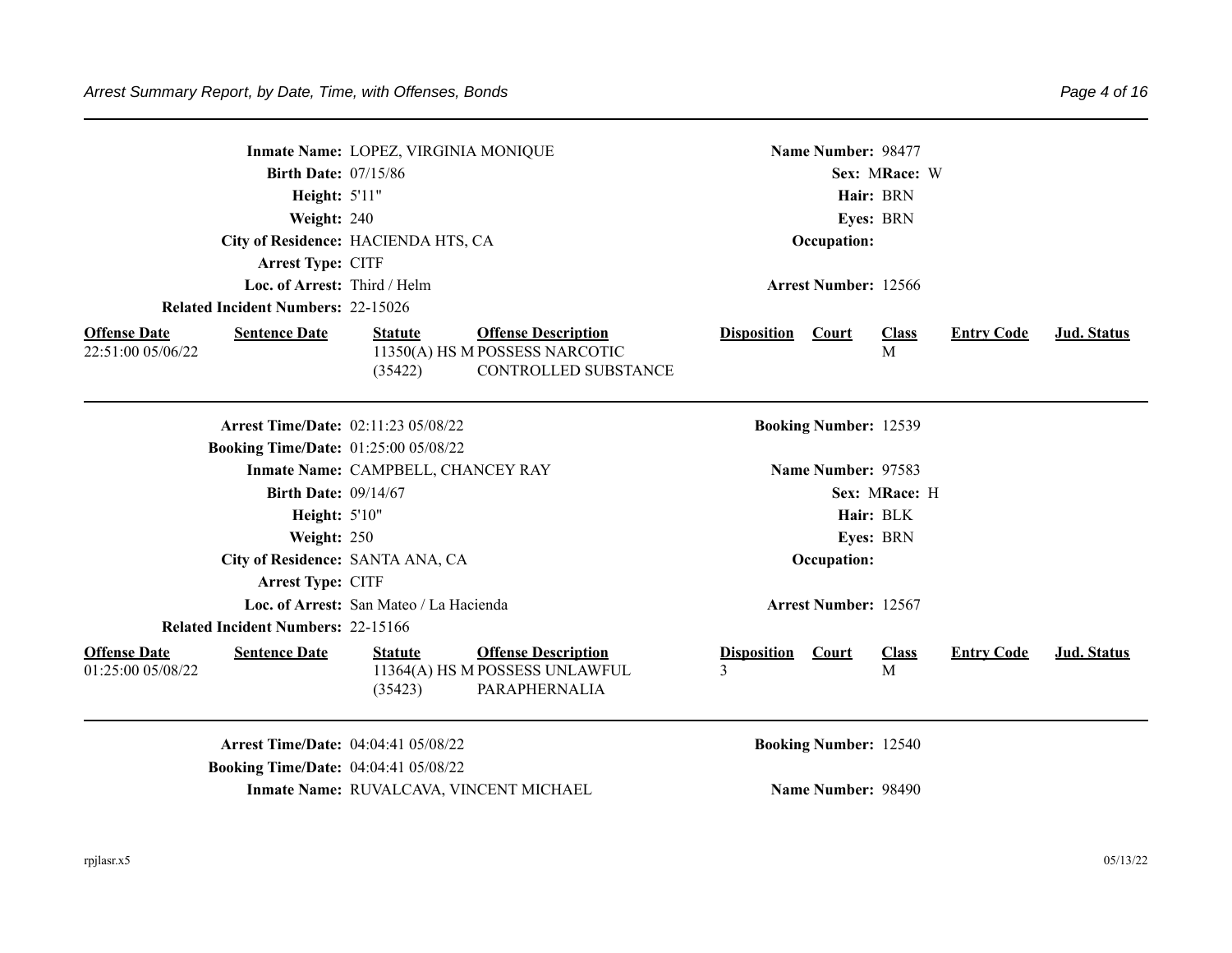| <b>Related Incident Numbers: 22-15175</b>                                             | Height: 5'08"<br>Weight: 200<br>Arrest Type: CITS | <b>Birth Date: 03/28/62</b><br>City of Residence: WESTMINSTER, CA<br>Loc. of Arrest: Magnolia / Heil |                                                                                                  |                              | Occupation:<br><b>Arrest Number: 12568</b> | Sex: MRace: W<br>Hair: BRO<br>Eyes: BRO |                   |             |
|---------------------------------------------------------------------------------------|---------------------------------------------------|------------------------------------------------------------------------------------------------------|--------------------------------------------------------------------------------------------------|------------------------------|--------------------------------------------|-----------------------------------------|-------------------|-------------|
| <b>Sentence Date</b><br><b>Offense Date</b><br>03:11:00 05/08/22<br>03:11:00 05/08/22 |                                                   | <b>Statute</b><br>23152(a)<br>23152(b)                                                               | <b>Offense Description</b><br>Driving under influence alcohol<br>Drive while blood alcohol level | <b>Disposition</b><br>3<br>3 | <b>Court</b>                               | <b>Class</b><br>$\mathbf{M}$<br>M       | <b>Entry Code</b> | Jud. Status |
|                                                                                       |                                                   | <b>Arrest Time/Date: 15:39:00 05/08/22</b><br><b>Booking Time/Date: 15:39:00 05/08/22</b>            |                                                                                                  |                              | <b>Booking Number: 12541</b>               |                                         |                   |             |
|                                                                                       |                                                   | Inmate Name: MCDONALD, ZACHARY COLE                                                                  |                                                                                                  |                              | Name Number: 86030                         |                                         |                   |             |
|                                                                                       |                                                   | <b>Birth Date: 12/09/94</b>                                                                          |                                                                                                  |                              |                                            | Sex: MRace: W                           |                   |             |
|                                                                                       | Height: '"                                        |                                                                                                      |                                                                                                  |                              | Hair:                                      |                                         |                   |             |
|                                                                                       | Weight: 0                                         |                                                                                                      |                                                                                                  |                              | <b>Eyes:</b>                               |                                         |                   |             |
|                                                                                       | Arrest Type: CITF                                 | City of Residence: HUNTINGTON BCH, CA                                                                |                                                                                                  |                              | Occupation:                                |                                         |                   |             |
|                                                                                       |                                                   | Loc. of Arrest: Garfield / Brookhurst                                                                |                                                                                                  |                              | <b>Arrest Number: 12569</b>                |                                         |                   |             |
| <b>Related Incident Numbers: 22-15215</b>                                             |                                                   |                                                                                                      |                                                                                                  |                              |                                            |                                         |                   |             |
| <b>Offense Date</b><br><b>Sentence Date</b><br>15:39:00 05/08/22                      |                                                   | <b>Statute</b><br>(35423)                                                                            | <b>Offense Description</b><br>11364(A) HS M POSSESS UNLAWFUL<br>PARAPHERNALIA                    | <b>Disposition</b><br>3      | Court                                      | <b>Class</b><br>M                       | <b>Entry Code</b> | Jud. Status |
|                                                                                       |                                                   | Arrest Time/Date: 10:22:32 05/09/22<br><b>Booking Time/Date: 10:22:32 05/09/22</b>                   |                                                                                                  |                              | <b>Booking Number: 12542</b>               |                                         |                   |             |
|                                                                                       |                                                   | <b>Inmate Name: TEST, MALE</b>                                                                       |                                                                                                  |                              | Name Number: 52767                         |                                         |                   |             |
|                                                                                       |                                                   | <b>Birth Date: 01/01/99</b>                                                                          |                                                                                                  |                              |                                            | Sex: MRace: W                           |                   |             |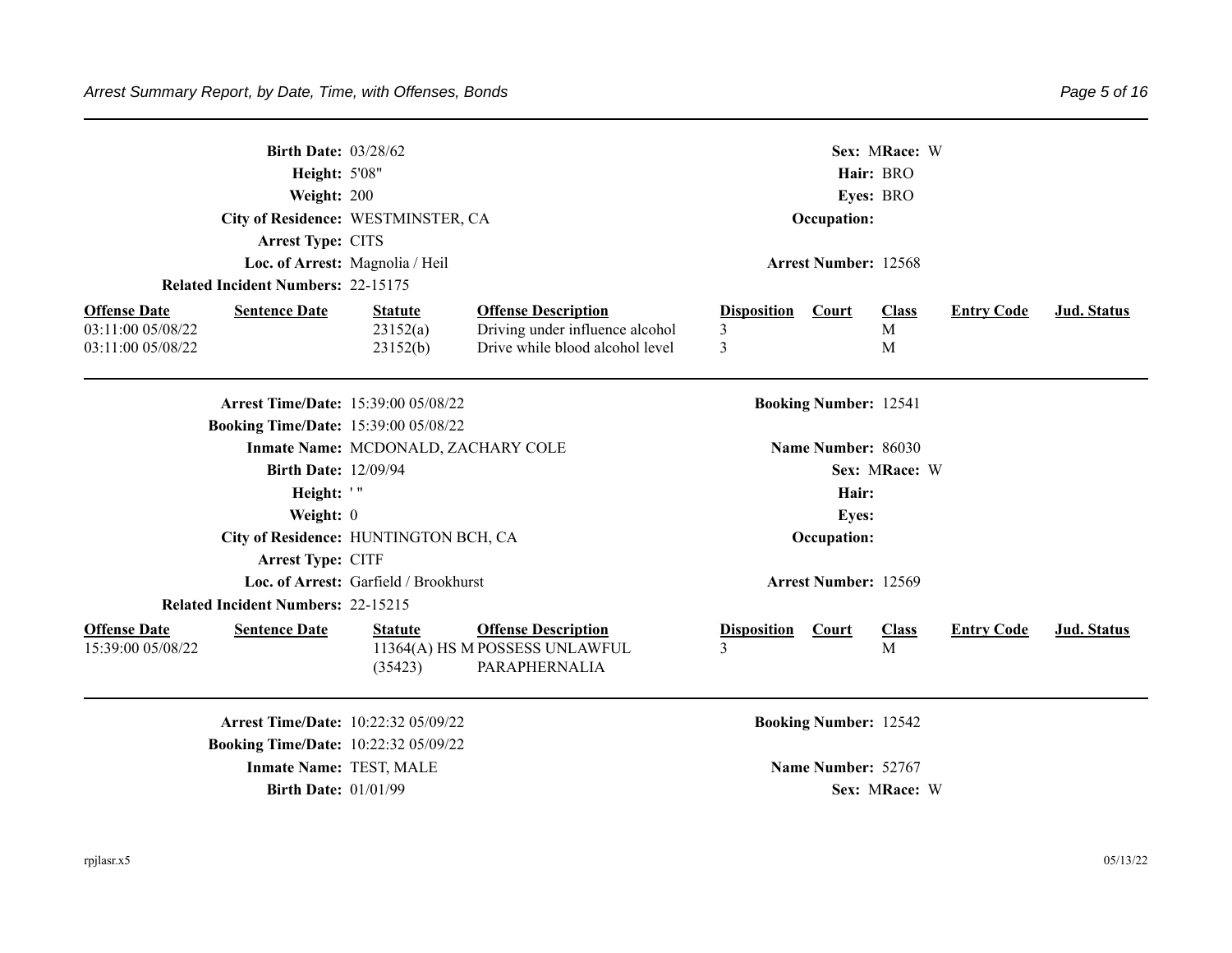|                                          | Height: '"<br>Weight: 0<br>City of Residence: ,<br><b>Arrest Type: BOOK</b> |                                        |                                                                                                    |                    | Hair:<br><b>Eyes:</b><br>Occupation: |                                |                   |                           |
|------------------------------------------|-----------------------------------------------------------------------------|----------------------------------------|----------------------------------------------------------------------------------------------------|--------------------|--------------------------------------|--------------------------------|-------------------|---------------------------|
|                                          |                                                                             | Loc. of Arrest: 10200 SLATER           |                                                                                                    |                    | <b>Arrest Number: 12570</b>          |                                |                   |                           |
|                                          | <b>Related Incident Numbers: 22-15288</b>                                   |                                        |                                                                                                    |                    |                                      |                                |                   |                           |
| <b>Offense Date</b><br>10:21:22 05/09/22 | <b>Sentence Date</b>                                                        | <b>Statute</b><br>11351 HSF<br>(35276) | <b>Offense Description</b><br>POSSESS/PURCHASE FOR SALE<br>NARCOTIC/CONTROLLED<br><b>SUBSTANCE</b> | <b>Disposition</b> | <b>Court</b>                         | <b>Class</b><br>$\overline{F}$ | <b>Entry Code</b> | <b>Jud.</b> Status        |
| 10:22:00 05/09/22                        |                                                                             | <b>TIME</b>                            | Record for Time Tracking Only                                                                      |                    |                                      |                                |                   | <b>OUT</b>                |
|                                          | <b>Arrest Time/Date: 10:53:01 05/09/22</b>                                  |                                        |                                                                                                    |                    | <b>Booking Number: 12543</b>         |                                |                   |                           |
|                                          | <b>Booking Time/Date: 10:53:01 05/09/22</b>                                 |                                        |                                                                                                    |                    |                                      |                                |                   |                           |
|                                          | <b>Inmate Name: TEST, MALE</b>                                              |                                        |                                                                                                    |                    | Name Number: 52767                   |                                |                   |                           |
|                                          | <b>Birth Date: 01/01/99</b>                                                 |                                        |                                                                                                    |                    |                                      | Sex: MRace: W                  |                   |                           |
|                                          | <b>Height: 5'04"</b>                                                        |                                        |                                                                                                    |                    |                                      | Hair: GRY                      |                   |                           |
|                                          | Weight: 162                                                                 |                                        |                                                                                                    |                    |                                      | Eyes: GRN                      |                   |                           |
|                                          | City of Residence: ,                                                        |                                        |                                                                                                    |                    | Occupation:                          |                                |                   |                           |
|                                          | <b>Arrest Type: BOOK</b>                                                    |                                        |                                                                                                    |                    |                                      |                                |                   |                           |
|                                          |                                                                             | Loc. of Arrest: 10200 SLATER           |                                                                                                    |                    | <b>Arrest Number: 12571</b>          |                                |                   |                           |
|                                          | <b>Related Incident Numbers: 22-15288</b>                                   |                                        |                                                                                                    |                    |                                      |                                |                   |                           |
| <b>Offense Date</b><br>10:15:00 05/09/22 | <b>Sentence Date</b>                                                        | <b>Statute</b><br><b>TIME</b>          | <b>Offense Description</b><br>Record for Time Tracking Only                                        | <b>Disposition</b> | Court                                | <b>Class</b>                   | <b>Entry Code</b> | Jud. Status<br><b>OUT</b> |
|                                          | <b>Arrest Time/Date: 11:14:16 05/10/22</b>                                  |                                        |                                                                                                    |                    | <b>Booking Number: 12544</b>         |                                |                   |                           |
|                                          | <b>Booking Time/Date: 11:14:15 05/10/22</b>                                 |                                        |                                                                                                    |                    |                                      |                                |                   |                           |
|                                          |                                                                             | Inmate Name: DAILITKA, MICHAEL JAY     |                                                                                                    |                    | Name Number: 53606                   |                                |                   |                           |

**Birth Date:** 12/31/66 **Sex:** MRace: W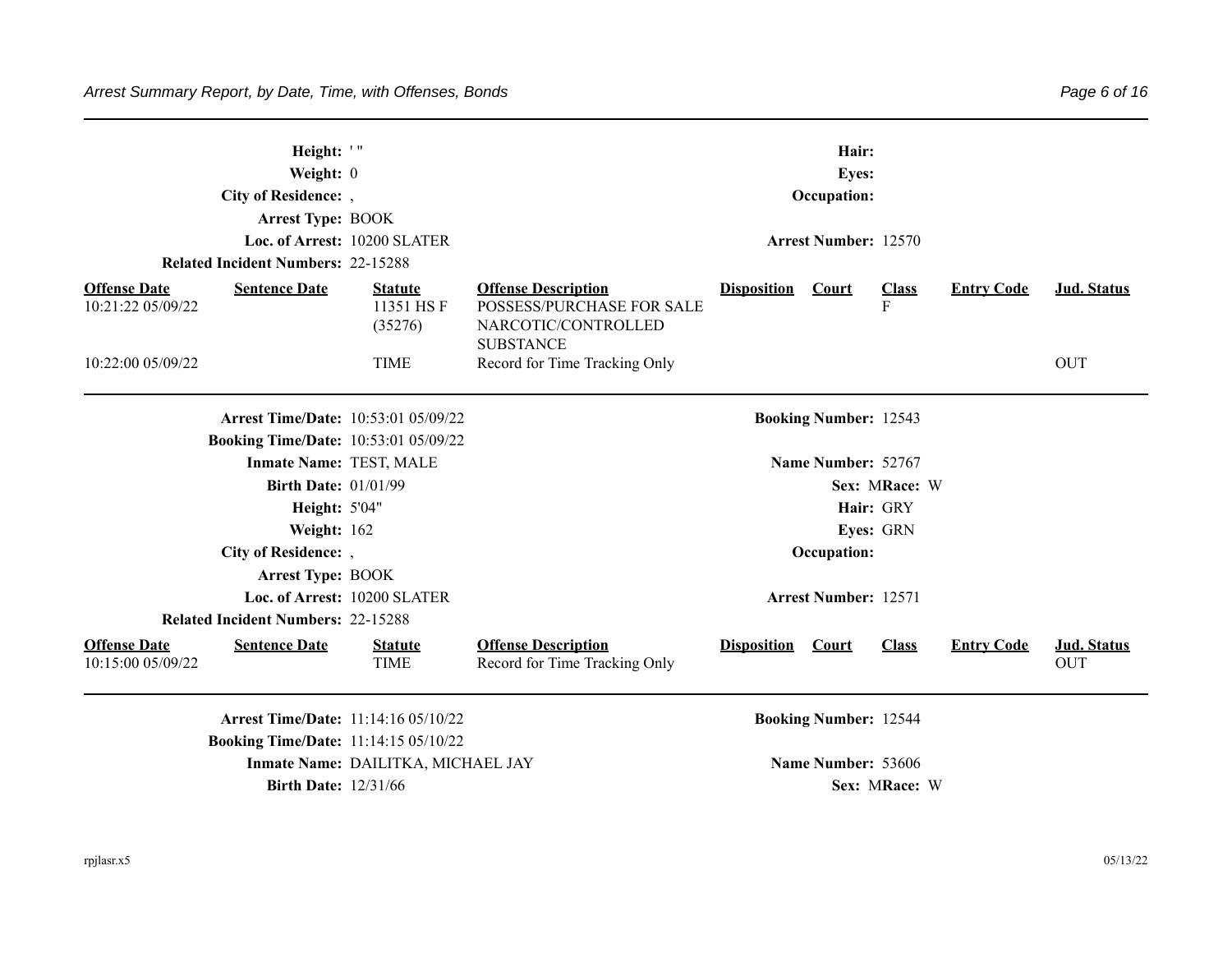|                                          | Height: 6'00"<br>Weight: 180                |                                      |                                                                                                       |                         |                              | Hair: BRN<br>Eyes: BLU       |                   |             |
|------------------------------------------|---------------------------------------------|--------------------------------------|-------------------------------------------------------------------------------------------------------|-------------------------|------------------------------|------------------------------|-------------------|-------------|
|                                          | City of Residence: TUSTIN, CA               |                                      |                                                                                                       |                         | Occupation:                  |                              |                   |             |
|                                          | <b>Arrest Type: BOOK</b>                    |                                      |                                                                                                       |                         |                              |                              |                   |             |
|                                          |                                             | Loc. of Arrest: 16201 WALGREENS      |                                                                                                       |                         | <b>Arrest Number: 12572</b>  |                              |                   |             |
|                                          | <b>Related Incident Numbers: 22-15392</b>   |                                      |                                                                                                       |                         |                              |                              |                   |             |
| <b>Offense Date</b><br>09:54:00 05/10/22 | <b>Sentence Date</b>                        | <b>Statute</b><br>(35423)            | <b>Offense Description</b><br>11364(A) HS M POSSESS UNLAWFUL<br>PARAPHERNALIA                         | <b>Disposition</b><br>3 | <b>Court</b>                 | <b>Class</b><br>$\mathbf{M}$ | <b>Entry Code</b> | Jud. Status |
| 09:54:00 05/10/22                        |                                             | (32131)                              | 602.1(A) PC M TRESPASS OBSTR BUS OPRN                                                                 | 3                       |                              | M                            |                   |             |
| 09:54:00 05/10/22                        |                                             | <b>WARRANT</b><br>(MISD)             | FV WARRANT (MISD)                                                                                     | 3                       |                              | M                            |                   |             |
|                                          | <b>Arrest Time/Date: 05:26:23 05/11/22</b>  |                                      |                                                                                                       |                         | <b>Booking Number: 12545</b> |                              |                   |             |
|                                          | <b>Booking Time/Date: 05:26:23 05/11/22</b> |                                      |                                                                                                       |                         |                              |                              |                   |             |
|                                          |                                             | Inmate Name: TRZNADEL, DANIEL ADAM   |                                                                                                       |                         | Name Number: 99967           |                              |                   |             |
|                                          | <b>Birth Date: 01/09/64</b>                 |                                      |                                                                                                       |                         |                              | Sex: MRace: H                |                   |             |
|                                          | Height: 5'07"                               |                                      |                                                                                                       |                         |                              | Hair: BRN                    |                   |             |
|                                          | Weight: 170                                 |                                      |                                                                                                       |                         |                              | Eyes: BRN                    |                   |             |
|                                          |                                             | City of Residence: NEWPORT BEACH, CA |                                                                                                       |                         | Occupation:                  |                              |                   |             |
|                                          | <b>Arrest Type: BOOK</b>                    |                                      |                                                                                                       |                         |                              |                              |                   |             |
|                                          |                                             | Loc. of Arrest: Warner and San Mateo |                                                                                                       |                         | <b>Arrest Number: 12573</b>  |                              |                   |             |
|                                          | <b>Related Incident Numbers: 22-15463</b>   |                                      |                                                                                                       |                         |                              |                              |                   |             |
| <b>Offense Date</b><br>22:17:00 05/10/22 | <b>Sentence Date</b>                        | <b>Statute</b><br>(35154)            | <b>Offense Description</b><br>11352(A) HS F TRANSPORT/SELL<br>NARCOTIC/CONTROLLED<br><b>SUBSTANCE</b> | <b>Disposition</b><br>4 | Court                        | <b>Class</b><br>F            | <b>Entry Code</b> | Jud. Status |
| 22:17:00 05/10/22                        |                                             | 11378 HSF<br>(35138)                 | POSSESS CONTROLLED<br><b>SUBSTANCE FOR SALE</b>                                                       | 4                       |                              | $\mathbf F$                  |                   |             |
| 22:39:00 05/10/22                        |                                             | <b>TIME</b>                          | Record for Time Tracking Only                                                                         |                         |                              |                              |                   | <b>OUT</b>  |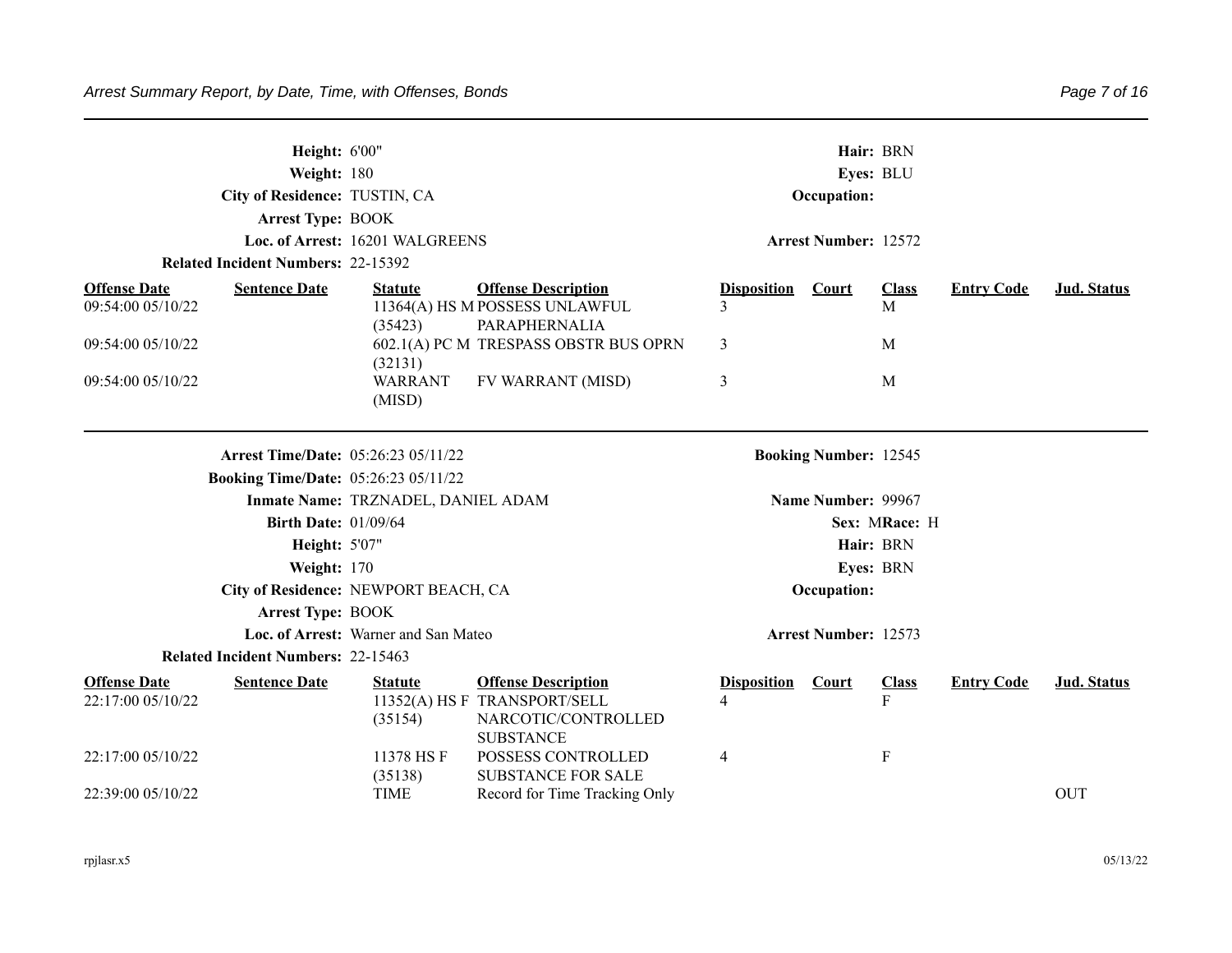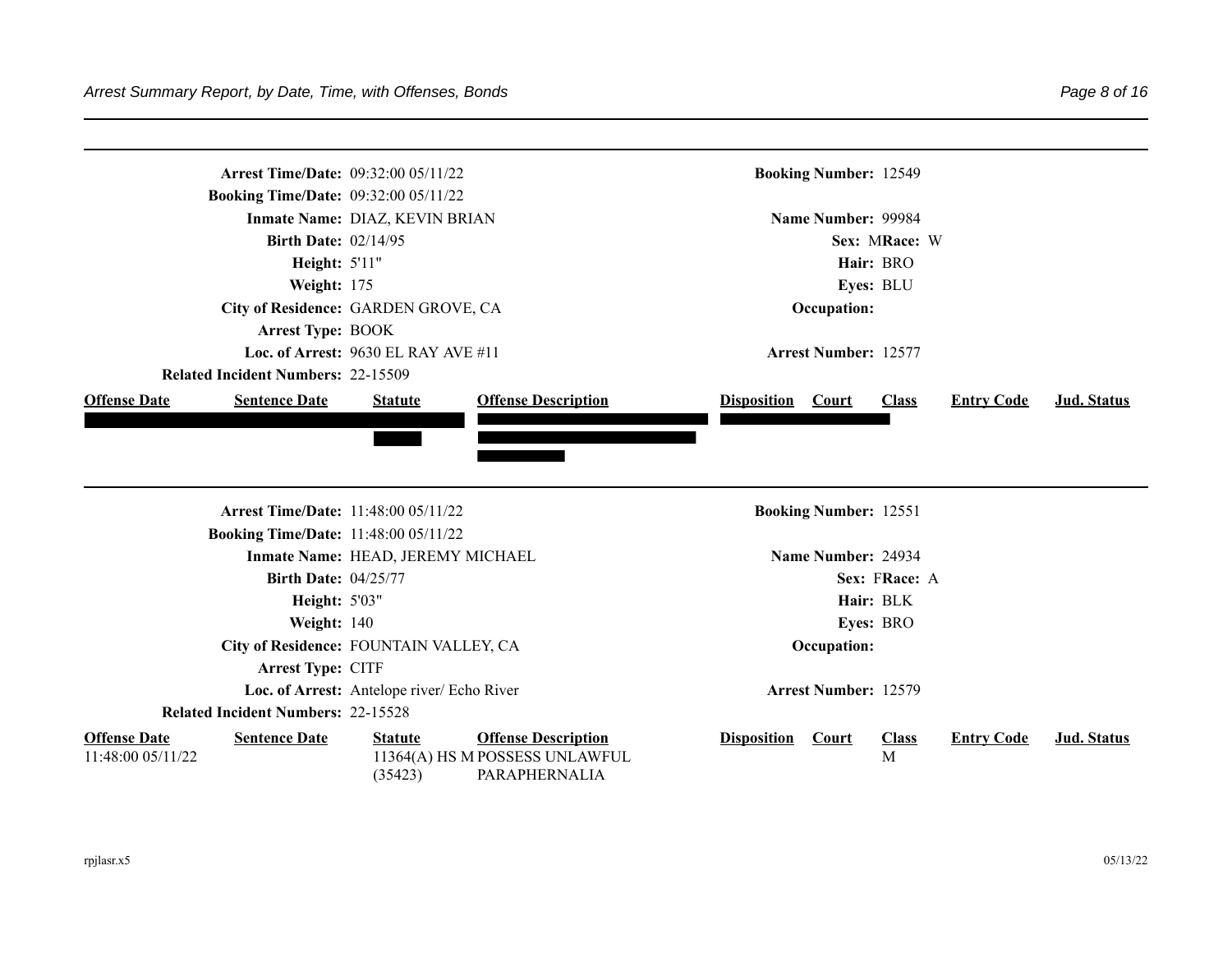| <b>Offense Date</b><br>11:48:00 05/11/22<br>11:48:00 05/11/22 | <b>Sentence Date</b>                        | <b>Statute</b><br>M (35392)<br>(35353) | <b>Offense Description</b><br>11375(B)(2) HS POSSESS CONTROLLED<br>SUBSTANCE WITHOUT<br><b>PRESCRIPTION</b><br>11377(A) HS M POSSESS CONTROLLED<br><b>SUBSTANCE</b> | <b>Disposition</b>      | Court                        | <b>Class</b><br>M<br>M | <b>Entry Code</b> | Jud. Status |
|---------------------------------------------------------------|---------------------------------------------|----------------------------------------|---------------------------------------------------------------------------------------------------------------------------------------------------------------------|-------------------------|------------------------------|------------------------|-------------------|-------------|
|                                                               | <b>Arrest Time/Date: 12:29:50 05/11/22</b>  |                                        |                                                                                                                                                                     |                         | <b>Booking Number: 12546</b> |                        |                   |             |
|                                                               | <b>Booking Time/Date: 12:29:50 05/11/22</b> |                                        |                                                                                                                                                                     |                         |                              |                        |                   |             |
|                                                               |                                             | Inmate Name: RUKPHON, MALAILAK         |                                                                                                                                                                     |                         | Name Number: 98415           |                        |                   |             |
|                                                               | <b>Birth Date: 05/13/71</b>                 |                                        |                                                                                                                                                                     |                         |                              | Sex: MRace: A          |                   |             |
|                                                               | <b>Height: 5'09"</b>                        |                                        |                                                                                                                                                                     |                         |                              | Hair: BLK              |                   |             |
|                                                               | Weight: 160                                 |                                        |                                                                                                                                                                     |                         |                              | Eyes: BRN              |                   |             |
|                                                               | City of Residence: LAGUNA HILLS, CA         |                                        |                                                                                                                                                                     |                         | Occupation:                  |                        |                   |             |
|                                                               | Arrest Type: CITF                           |                                        |                                                                                                                                                                     |                         |                              |                        |                   |             |
|                                                               | Loc. of Arrest: 10507 Slater                |                                        |                                                                                                                                                                     |                         | <b>Arrest Number: 12574</b>  |                        |                   |             |
|                                                               | <b>Related Incident Numbers: 22-14695</b>   |                                        |                                                                                                                                                                     |                         |                              |                        |                   |             |
| <b>Offense Date</b><br>00:00:00 05/04/22                      | <b>Sentence Date</b>                        | <b>Statute</b><br>4.40.020             | <b>Offense Description</b><br><b>CAMTC Massage Certification</b><br>Required                                                                                        | <b>Disposition</b><br>3 | Court                        | <b>Class</b><br>M      | <b>Entry Code</b> | Jud. Status |
|                                                               | <b>Arrest Time/Date: 12:31:35 05/11/22</b>  |                                        |                                                                                                                                                                     |                         | <b>Booking Number: 12547</b> |                        |                   |             |
|                                                               | <b>Booking Time/Date: 12:31:35 05/11/22</b> |                                        |                                                                                                                                                                     |                         |                              |                        |                   |             |
|                                                               |                                             | Inmate Name: VATCHARAKIET, WARAT       |                                                                                                                                                                     |                         | Name Number: 85927           |                        |                   |             |
|                                                               | <b>Birth Date: 02/18/74</b>                 |                                        |                                                                                                                                                                     |                         |                              | Sex: FRace: A          |                   |             |
|                                                               | <b>Height: 5'04"</b>                        |                                        |                                                                                                                                                                     |                         |                              | Hair: BLK              |                   |             |
|                                                               | Weight: 123                                 |                                        |                                                                                                                                                                     |                         |                              | Eyes: BLK              |                   |             |
|                                                               | City of Residence: LAGUNA HILLS, CA         |                                        |                                                                                                                                                                     |                         | Occupation:                  |                        |                   |             |
|                                                               | Arrest Type: CITF                           |                                        |                                                                                                                                                                     |                         |                              |                        |                   |             |
|                                                               | Loc. of Arrest: 10507 Slater                |                                        |                                                                                                                                                                     |                         | <b>Arrest Number: 12575</b>  |                        |                   |             |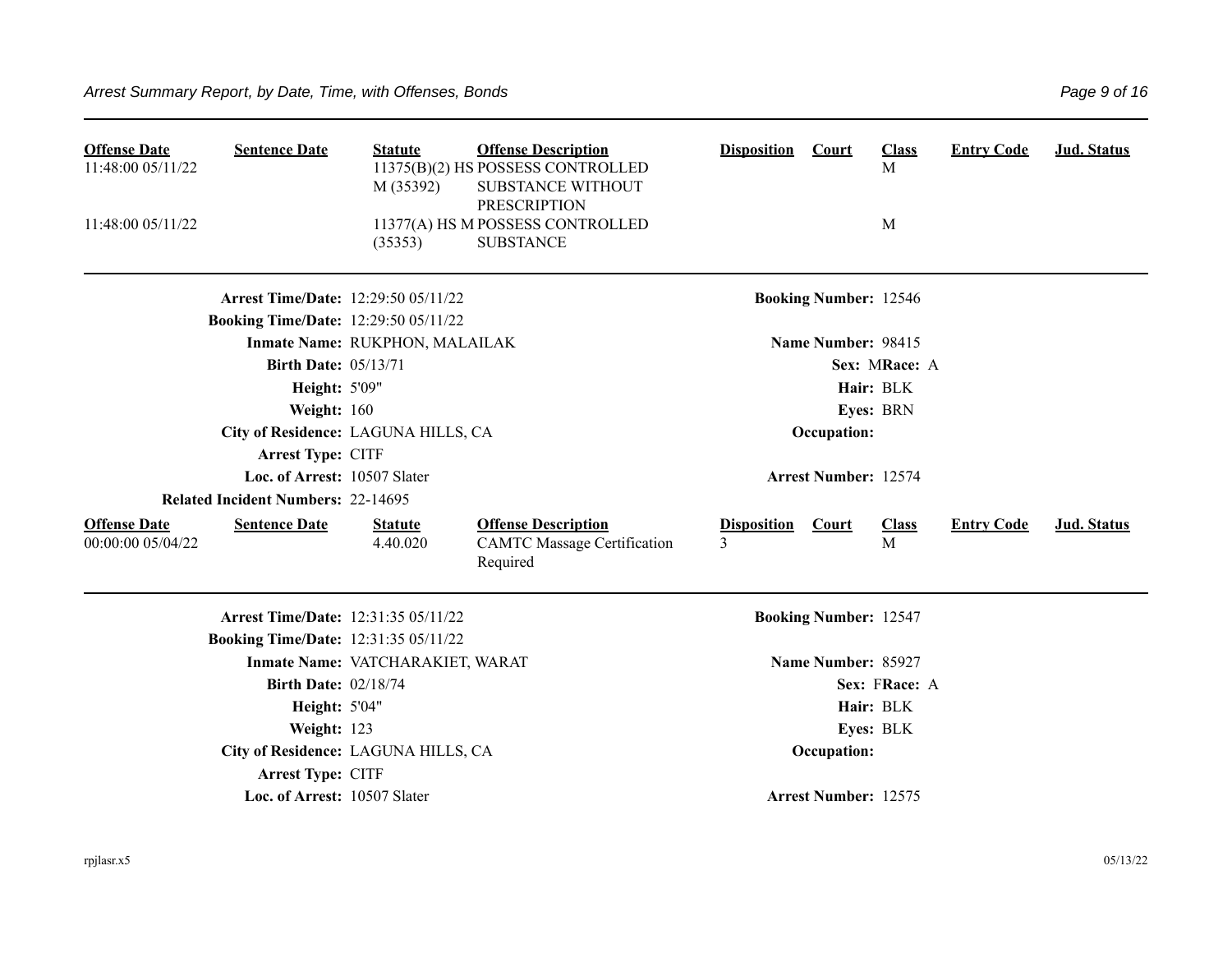|                                          | <b>Related Incident Numbers: 22-14695</b>   |                                      |                                                                              |                                     |                              |                   |                   |             |
|------------------------------------------|---------------------------------------------|--------------------------------------|------------------------------------------------------------------------------|-------------------------------------|------------------------------|-------------------|-------------------|-------------|
| <b>Offense Date</b><br>00:00:00 05/04/22 | <b>Sentence Date</b>                        | <b>Statute</b><br>4.40.100(b)        | <b>Offense Description</b><br>All massage therapists must be<br>certified    | <b>Disposition</b><br>$\mathcal{E}$ | Court                        | <b>Class</b><br>M | <b>Entry Code</b> | Jud. Status |
|                                          | <b>Arrest Time/Date: 12:32:55 05/11/22</b>  |                                      |                                                                              |                                     | <b>Booking Number: 12548</b> |                   |                   |             |
|                                          | <b>Booking Time/Date: 12:32:55 05/11/22</b> |                                      |                                                                              |                                     |                              |                   |                   |             |
|                                          |                                             | Inmate Name: AKARARUEKPISUT, JITKAEW |                                                                              |                                     | Name Number: 98411           |                   |                   |             |
|                                          | <b>Birth Date: 09/18/78</b>                 |                                      |                                                                              |                                     |                              | Sex: MRace: W     |                   |             |
|                                          | <b>Height: 5'06"</b>                        |                                      |                                                                              |                                     |                              | Hair: GRY         |                   |             |
|                                          | Weight: 140                                 |                                      |                                                                              |                                     |                              | Eyes: BLU         |                   |             |
|                                          | City of Residence: ORANGE, CA               |                                      |                                                                              |                                     | Occupation:                  |                   |                   |             |
|                                          | Arrest Type: CITF                           |                                      |                                                                              |                                     |                              |                   |                   |             |
|                                          | Loc. of Arrest: 10507 Slater                |                                      |                                                                              |                                     | <b>Arrest Number: 12576</b>  |                   |                   |             |
|                                          | <b>Related Incident Numbers: 22-14695</b>   |                                      |                                                                              |                                     |                              |                   |                   |             |
| <b>Offense Date</b><br>00:00:00 05/04/22 | <b>Sentence Date</b>                        | <b>Statute</b><br>4.40.020           | <b>Offense Description</b><br><b>CAMTC Massage Certification</b><br>Required | <b>Disposition</b><br>$\mathcal{E}$ | <b>Court</b>                 | <b>Class</b><br>M | <b>Entry Code</b> | Jud. Status |
|                                          | <b>Arrest Time/Date: 16:44:17 05/11/22</b>  |                                      |                                                                              |                                     | <b>Booking Number: 12550</b> |                   |                   |             |
|                                          | <b>Booking Time/Date: 16:44:17 05/11/22</b> |                                      |                                                                              |                                     |                              |                   |                   |             |
|                                          |                                             | Inmate Name: HARRIS, VINCENT CHARLES |                                                                              |                                     | Name Number: 77246           |                   |                   |             |
|                                          | <b>Birth Date: 10/17/66</b>                 |                                      |                                                                              |                                     |                              | Sex: FRace: H     |                   |             |
|                                          | <b>Height: 5'02"</b>                        |                                      |                                                                              |                                     |                              | Hair: BLK         |                   |             |
|                                          | Weight: 115                                 |                                      |                                                                              |                                     |                              | Eyes: BRN         |                   |             |
|                                          | City of Residence: TUSTIN, CA               |                                      |                                                                              |                                     | Occupation:                  |                   |                   |             |
|                                          | <b>Arrest Type: BOOK</b>                    |                                      |                                                                              |                                     |                              |                   |                   |             |
|                                          |                                             | Loc. of Arrest: 17900 NEWHOPE STREET |                                                                              |                                     | <b>Arrest Number: 12578</b>  |                   |                   |             |
|                                          | <b>Related Incident Numbers: 22-15523</b>   |                                      |                                                                              |                                     |                              |                   |                   |             |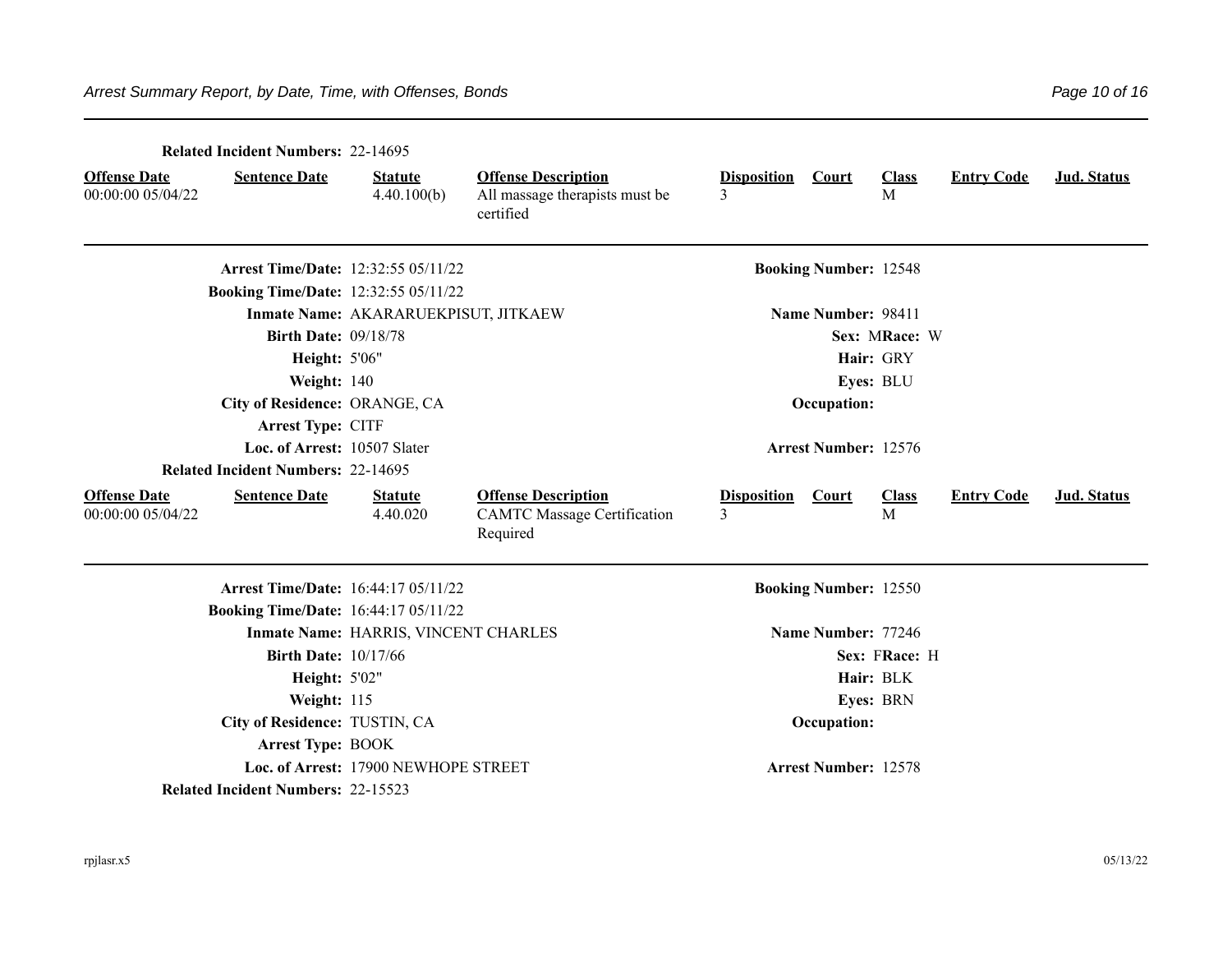| <b>Offense Date</b><br>11:44:00 05/11/22 | <b>Sentence Date</b>                        | <b>Statute</b><br><b>WARRANT</b><br><b>NFV</b> | <b>Offense Description</b><br>NON FV WARRANT (FELONY)                              | <b>Disposition</b><br>$\overline{2}$ | <b>Court</b>                 | <b>Class</b><br>$\Omega$ | <b>Entry Code</b> | Jud. Status        |
|------------------------------------------|---------------------------------------------|------------------------------------------------|------------------------------------------------------------------------------------|--------------------------------------|------------------------------|--------------------------|-------------------|--------------------|
|                                          | <b>Arrest Time/Date: 19:16:21 05/11/22</b>  |                                                |                                                                                    |                                      | <b>Booking Number: 12552</b> |                          |                   |                    |
|                                          | <b>Booking Time/Date: 19:16:21 05/11/22</b> |                                                |                                                                                    |                                      |                              |                          |                   |                    |
|                                          |                                             |                                                | Inmate Name: ARROYOTEJEDA, NORA MICHELLE                                           |                                      | Name Number: 99992           |                          |                   |                    |
|                                          | <b>Birth Date: 07/19/02</b>                 |                                                |                                                                                    |                                      |                              | Sex: MRace: B            |                   |                    |
|                                          | <b>Height: 5'08"</b>                        |                                                |                                                                                    |                                      |                              | Hair: BLK                |                   |                    |
|                                          | Weight: 165                                 |                                                |                                                                                    |                                      |                              | Eyes: BRN                |                   |                    |
|                                          | City of Residence: GARDENA, CA              |                                                |                                                                                    |                                      | Occupation:                  |                          |                   |                    |
|                                          | Arrest Type: CITF                           |                                                |                                                                                    |                                      |                              |                          |                   |                    |
|                                          |                                             | Loc. of Arrest: Colt/Emery Ranch               |                                                                                    |                                      | <b>Arrest Number: 12580</b>  |                          |                   |                    |
|                                          | <b>Related Incident Numbers: 22-15551</b>   |                                                |                                                                                    |                                      |                              |                          |                   |                    |
| <b>Offense Date</b><br>19:17:00 05/11/22 | <b>Sentence Date</b>                        | <b>Statute</b><br>(35353)                      | <b>Offense Description</b><br>11377(A) HS M POSSESS CONTROLLED<br><b>SUBSTANCE</b> | <b>Disposition</b><br>3              | <b>Court</b>                 | <b>Class</b><br>M        | <b>Entry Code</b> | <b>Jud. Status</b> |
|                                          | <b>Arrest Time/Date: 19:17:01 05/11/22</b>  |                                                |                                                                                    |                                      | <b>Booking Number: 12553</b> |                          |                   |                    |
|                                          | <b>Booking Time/Date: 19:17:01 05/11/22</b> |                                                |                                                                                    |                                      |                              |                          |                   |                    |
|                                          |                                             | Inmate Name: HAYLES, ROBERT BAXTER             |                                                                                    |                                      | Name Number: 99993           |                          |                   |                    |
|                                          | <b>Birth Date: 01/26/61</b>                 |                                                |                                                                                    |                                      |                              | Sex: MRace: H            |                   |                    |
|                                          | <b>Height: 5'09"</b>                        |                                                |                                                                                    |                                      |                              | Hair: BLK                |                   |                    |
|                                          | Weight: 160                                 |                                                |                                                                                    |                                      |                              | Eyes: BRN                |                   |                    |
|                                          | City of Residence: LONG BEACH, CA           |                                                |                                                                                    |                                      | Occupation:                  |                          |                   |                    |
|                                          | <b>Arrest Type: BOOK</b>                    |                                                |                                                                                    |                                      |                              |                          |                   |                    |
|                                          |                                             | Loc. of Arrest: 10975 EDINGER                  |                                                                                    |                                      | <b>Arrest Number: 12581</b>  |                          |                   |                    |
|                                          | <b>Related Incident Numbers: 22-15476</b>   |                                                |                                                                                    |                                      |                              |                          |                   |                    |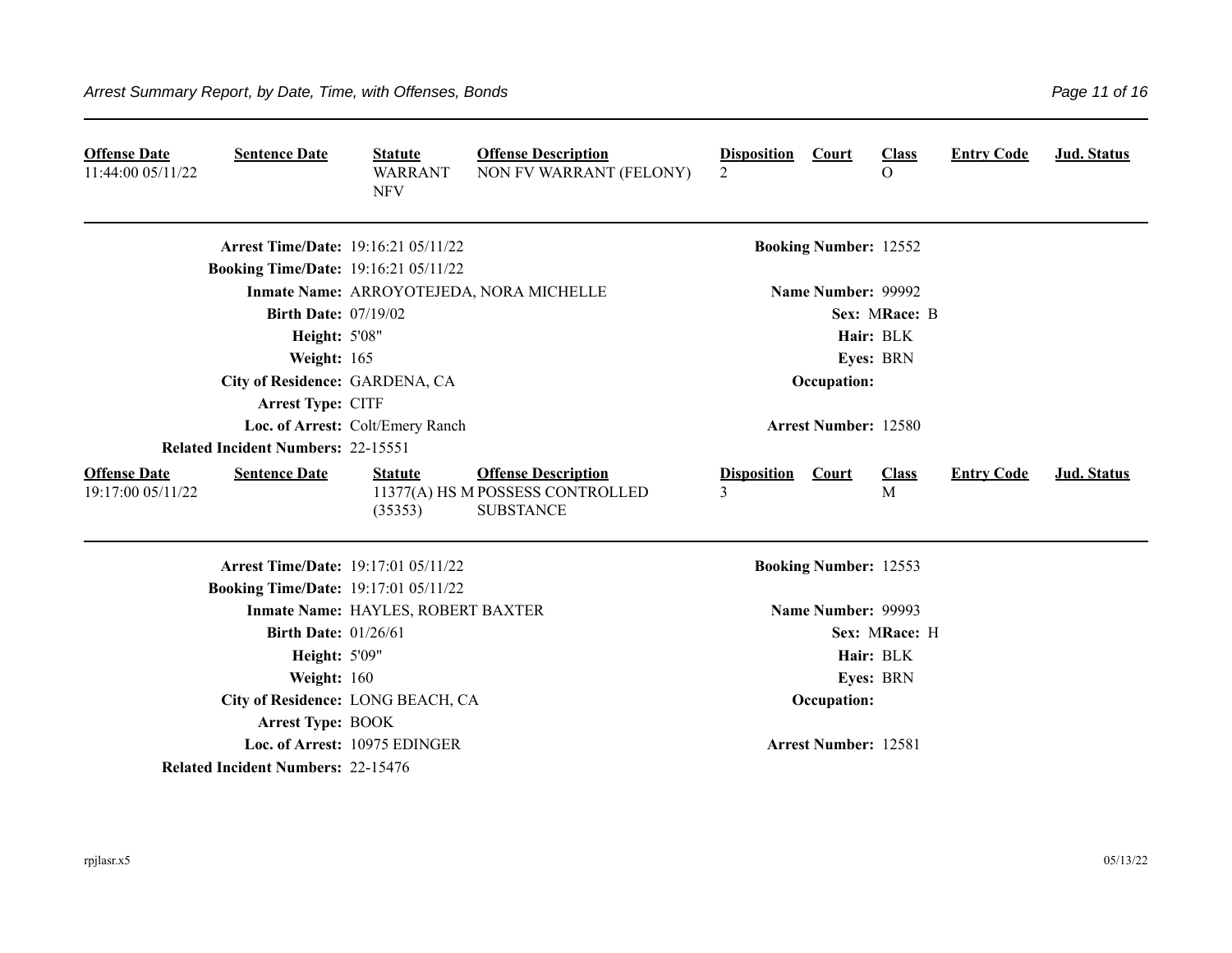| <b>Offense Date</b><br>03:04:56 05/11/22 | <b>Sentence Date</b>                        | <b>Statute</b><br>(42104)                   | <b>Offense Description</b><br>23152(A) VC MDUI ALCOHOL                                             | <b>Disposition</b><br>3              | <b>Court</b>                 | <b>Class</b><br>$\mathbf{M}$ | <b>Entry Code</b> | <b>Jud. Status</b> |
|------------------------------------------|---------------------------------------------|---------------------------------------------|----------------------------------------------------------------------------------------------------|--------------------------------------|------------------------------|------------------------------|-------------------|--------------------|
| 03:04:56 05/11/22                        |                                             | <b>TIME</b>                                 | Record for Time Tracking Only                                                                      |                                      |                              |                              |                   | <b>OUT</b>         |
|                                          | <b>Arrest Time/Date: 19:17:32 05/11/22</b>  |                                             |                                                                                                    |                                      | <b>Booking Number: 12554</b> |                              |                   |                    |
|                                          | <b>Booking Time/Date: 19:17:32 05/11/22</b> |                                             |                                                                                                    |                                      |                              |                              |                   |                    |
|                                          |                                             | Inmate Name: SOLIS, OSCAR                   |                                                                                                    |                                      | Name Number: 99991           |                              |                   |                    |
|                                          | <b>Birth Date: 10/27/97</b>                 |                                             |                                                                                                    |                                      |                              | Sex: MRace: H                |                   |                    |
|                                          | <b>Height: 5'04"</b>                        |                                             |                                                                                                    |                                      |                              | Hair: BLK                    |                   |                    |
|                                          | Weight: 140                                 |                                             |                                                                                                    |                                      |                              | Eyes: BRO                    |                   |                    |
|                                          | City of Residence: LA HABRA, CA             |                                             |                                                                                                    |                                      | Occupation:                  |                              |                   |                    |
|                                          | <b>Arrest Type: BOOK</b>                    |                                             |                                                                                                    |                                      |                              |                              |                   |                    |
|                                          |                                             | Loc. of Arrest: Colt/Emery Ranch            |                                                                                                    |                                      | <b>Arrest Number: 12582</b>  |                              |                   |                    |
|                                          | <b>Related Incident Numbers: 22-15551</b>   |                                             |                                                                                                    |                                      |                              |                              |                   |                    |
| <b>Offense Date</b><br>19:18:23 05/11/22 | <b>Sentence Date</b>                        | <b>Statute</b><br>11351 HSF<br>(35276)      | <b>Offense Description</b><br>POSSESS/PURCHASE FOR SALE<br>NARCOTIC/CONTROLLED<br><b>SUBSTANCE</b> | <b>Disposition</b><br>$\overline{4}$ | Court                        | <b>Class</b><br>F            | <b>Entry Code</b> | <b>Jud. Status</b> |
| 19:18:53 05/11/22<br>19:18:23 05/11/22   |                                             | <b>TIME</b><br><b>WARRANT</b><br><b>NFV</b> | Record for Time Tracking Only<br>NON FV WARRANT (FELONY)                                           | 2                                    |                              | O                            |                   | <b>OUT</b>         |
|                                          | <b>Arrest Time/Date: 21:03:00 05/11/22</b>  |                                             |                                                                                                    |                                      | <b>Booking Number: 12555</b> |                              |                   |                    |
|                                          | <b>Booking Time/Date: 21:03:00 05/11/22</b> |                                             |                                                                                                    |                                      |                              |                              |                   |                    |
|                                          |                                             | Inmate Name: ROMAN, GABRIEL JR JR           |                                                                                                    |                                      | Name Number: 485             |                              |                   |                    |
|                                          | <b>Birth Date: 04/26/94</b>                 |                                             |                                                                                                    |                                      |                              | Sex: MRace: H                |                   |                    |
|                                          | Height: 6'00"                               |                                             |                                                                                                    |                                      |                              | Hair: BLK                    |                   |                    |
|                                          | Weight: 238                                 |                                             |                                                                                                    |                                      |                              | Eyes: BLK                    |                   |                    |
|                                          |                                             | City of Residence: SANTA ANA, CA            |                                                                                                    |                                      | Occupation:                  |                              |                   |                    |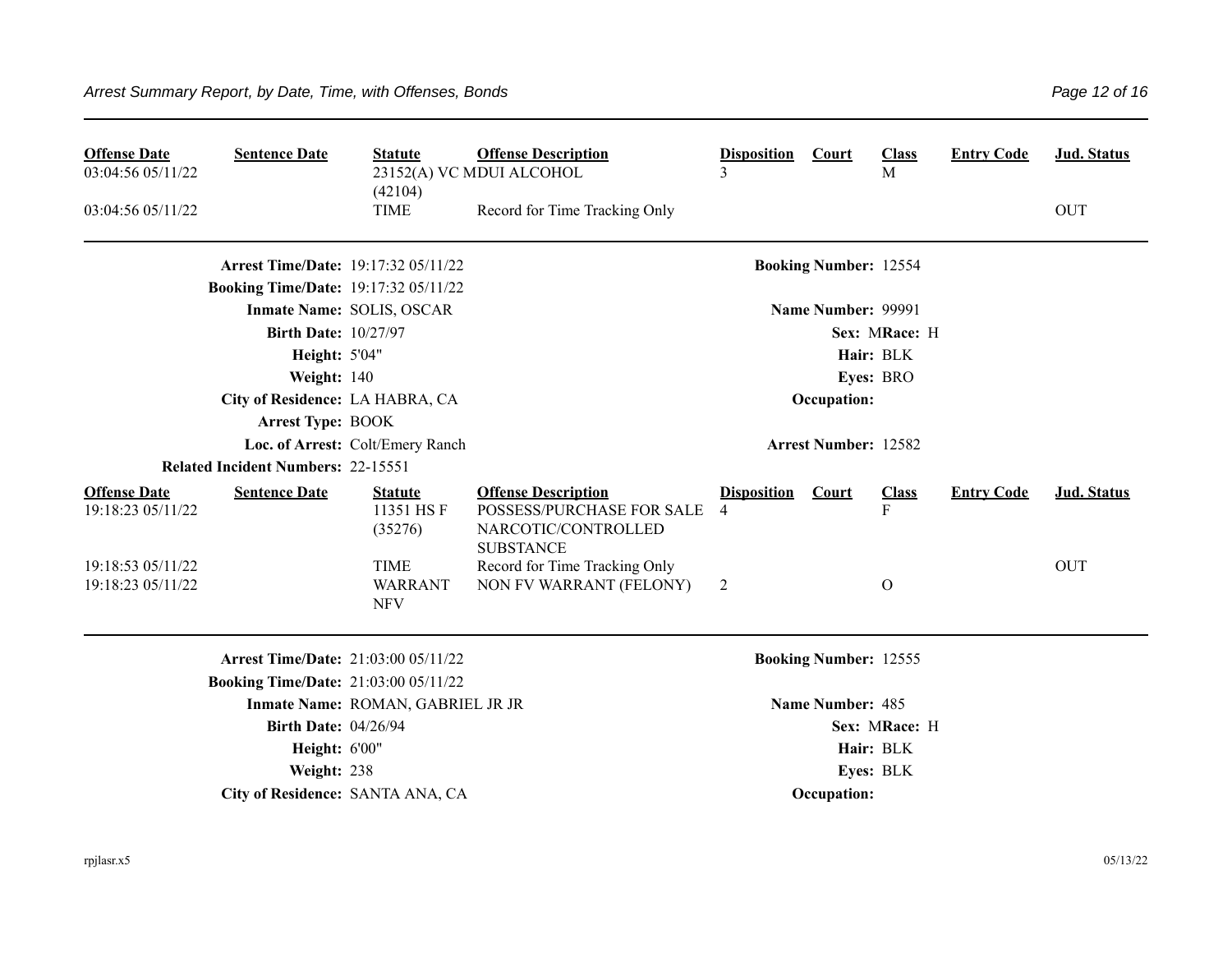| Arrest Type: CITF<br><b>Related Incident Numbers: 22-15582</b><br><b>Offense Date</b><br><b>Sentence Date</b><br>21:03:00 05/11/22 | Loc. of Arrest: Harbor and Edinger<br><b>Offense Description</b><br><b>Statute</b><br>11364(A) HS M POSSESS UNLAWFUL<br>PARAPHERNALIA<br>(35423) | <b>Arrest Number: 12583</b><br><b>Class</b><br><b>Entry Code</b><br>Jud. Status<br><b>Disposition</b><br><b>Court</b><br>3<br>M |
|------------------------------------------------------------------------------------------------------------------------------------|--------------------------------------------------------------------------------------------------------------------------------------------------|---------------------------------------------------------------------------------------------------------------------------------|
| <b>Arrest Time/Date: 23:36:28 05/11/22</b><br><b>Booking Time/Date: 23:36:28 05/11/22</b>                                          |                                                                                                                                                  | <b>Booking Number: 12556</b>                                                                                                    |
| <b>Birth Date: 06/05/98</b><br>Height: 6'03"                                                                                       | Inmate Name: PIZANA, JORGE RANGEL                                                                                                                | Name Number: 93262<br>Sex: MRace: W<br>Hair: BRN                                                                                |
| Weight: 190<br>City of Residence: SANTA ANA, CA<br><b>Arrest Type: BOOK</b>                                                        |                                                                                                                                                  | Eyes: BLU<br>Occupation:                                                                                                        |
| Loc. of Arrest: 16201 Harbor<br><b>Related Incident Numbers: 22-15591</b>                                                          |                                                                                                                                                  | <b>Arrest Number: 12584</b>                                                                                                     |
| <b>Offense Date</b><br><b>Sentence Date</b><br>23:36:28 05/11/22                                                                   | <b>Offense Description</b><br><b>Statute</b><br>11364(A) HS M POSSESS UNLAWFUL<br>(35423)<br>PARAPHERNALIA                                       | <b>Disposition</b><br><b>Class</b><br><b>Entry Code</b><br><b>Jud. Status</b><br>Court<br>3<br>M                                |
| 23:36:28 05/11/22<br>23:36:28 05/11/22                                                                                             | 11377(A) HS M POSSESS CONTROLLED<br><b>SUBSTANCE</b><br>(35353)<br><b>WARRANT</b><br>NON FV WARRANT (MISD)<br>NFV (MISD)                         | 3<br>M<br>3<br>M                                                                                                                |
| <b>Arrest Time/Date: 04:08:46 05/12/22</b>                                                                                         |                                                                                                                                                  | <b>Booking Number: 12557</b>                                                                                                    |
| <b>Booking Time/Date: 04:08:46 05/12/22</b><br><b>Birth Date: 04/06/63</b><br>Height: 6'03"                                        | Inmate Name: BENEFIELD, DARRELL WILLIAM                                                                                                          | Name Number: 99995<br>Sex: MRace: W<br>Hair: BLN                                                                                |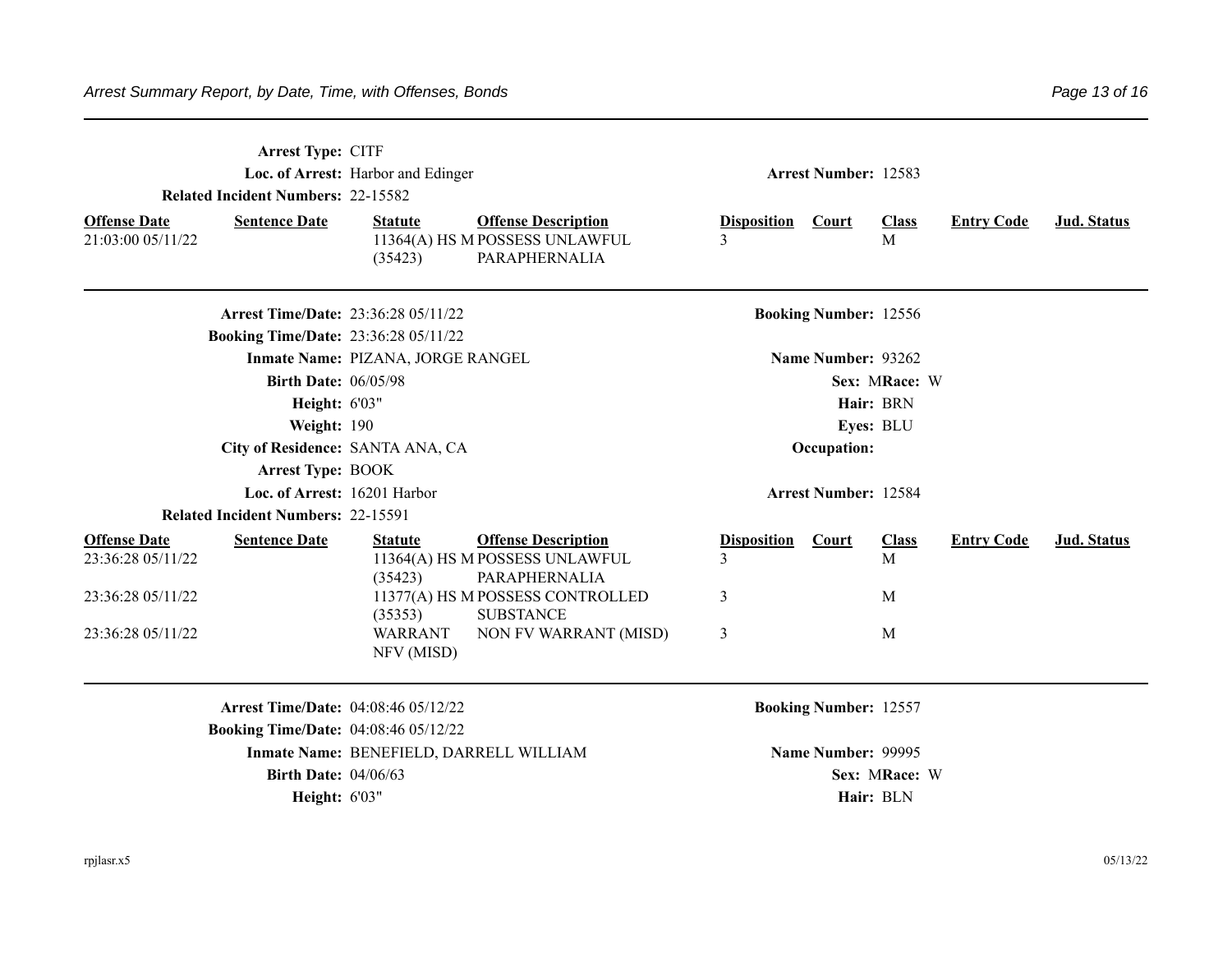**Arrest Type:** CITF

**Arrest Type:** CITF

**Related Incident Numbers:** 22-15595

**Loc. of Arrest: MT CLIFFWOOD/SLATER <b>Arrest Number: 12585** 

**Related Incident Numbers:** 22-15595

| <b>Offense Date</b>                         | <b>Sentence Date</b> | <b>Statute</b> | <b>Offense Description</b>        | <b>Disposition</b>           | <b>Court</b>              | <u>Class</u> | <b>Entry Code</b> | Jud. Status |  |
|---------------------------------------------|----------------------|----------------|-----------------------------------|------------------------------|---------------------------|--------------|-------------------|-------------|--|
| 01:20:0605/12/22                            |                      |                | 148.9(A) PC M GIVE FALSE ID TO PO |                              |                           | Μ            |                   |             |  |
|                                             |                      | (47014)        |                                   |                              |                           |              |                   |             |  |
| 01:20:06 05/12/22                           |                      | 466 PC M       | POSSESS/ETC BURGLARY TOOLS 3      |                              |                           | Μ            |                   |             |  |
|                                             |                      | (22012)        |                                   |                              |                           |              |                   |             |  |
|                                             |                      |                |                                   |                              |                           |              |                   |             |  |
|                                             |                      |                |                                   |                              |                           |              |                   |             |  |
| <b>Arrest Time/Date: 05:03:08 05/12/22</b>  |                      |                |                                   | <b>Booking Number: 12558</b> |                           |              |                   |             |  |
| <b>Booking Time/Date:</b> 05:03:08 05/12/22 |                      |                |                                   |                              |                           |              |                   |             |  |
| Inmate Name: BENFIELD, WILLIAM ANTHONY      |                      |                |                                   |                              | <b>Name Number: 99996</b> |              |                   |             |  |

**Birth Date:** 06/07/87 **Sex: MRace: H Height:** 5'06" **Hair:** BLK **Weight:** 175 **Eyes: BRN** 

**City of Residence: ST. LOUIS, MO <b>Occupation: Occupation: Occupation:** 

**Offense Date** Sentence Date Statute Offense Description Disposition Court Class Entry Code Jud. Status 05:04:23 05/12/22 (35353) 11377(A) HS M POSSESS CONTROLLED SUBSTANCE 3 M

**Loc. of Arrest:** mt cliffwood/slater **Arrest Number: 12586** 

**Arrest Time/Date:** 10:45:00 05/12/22 **Booking Number: 12562 Booking Time/Date:** 10:45:00 05/12/22 **Inmate Name: ROJO, GUSTAVO ESTRELLA <b>Name Number:** 15074 **Birth Date:** 12/23/94 **Sex: MRace: H**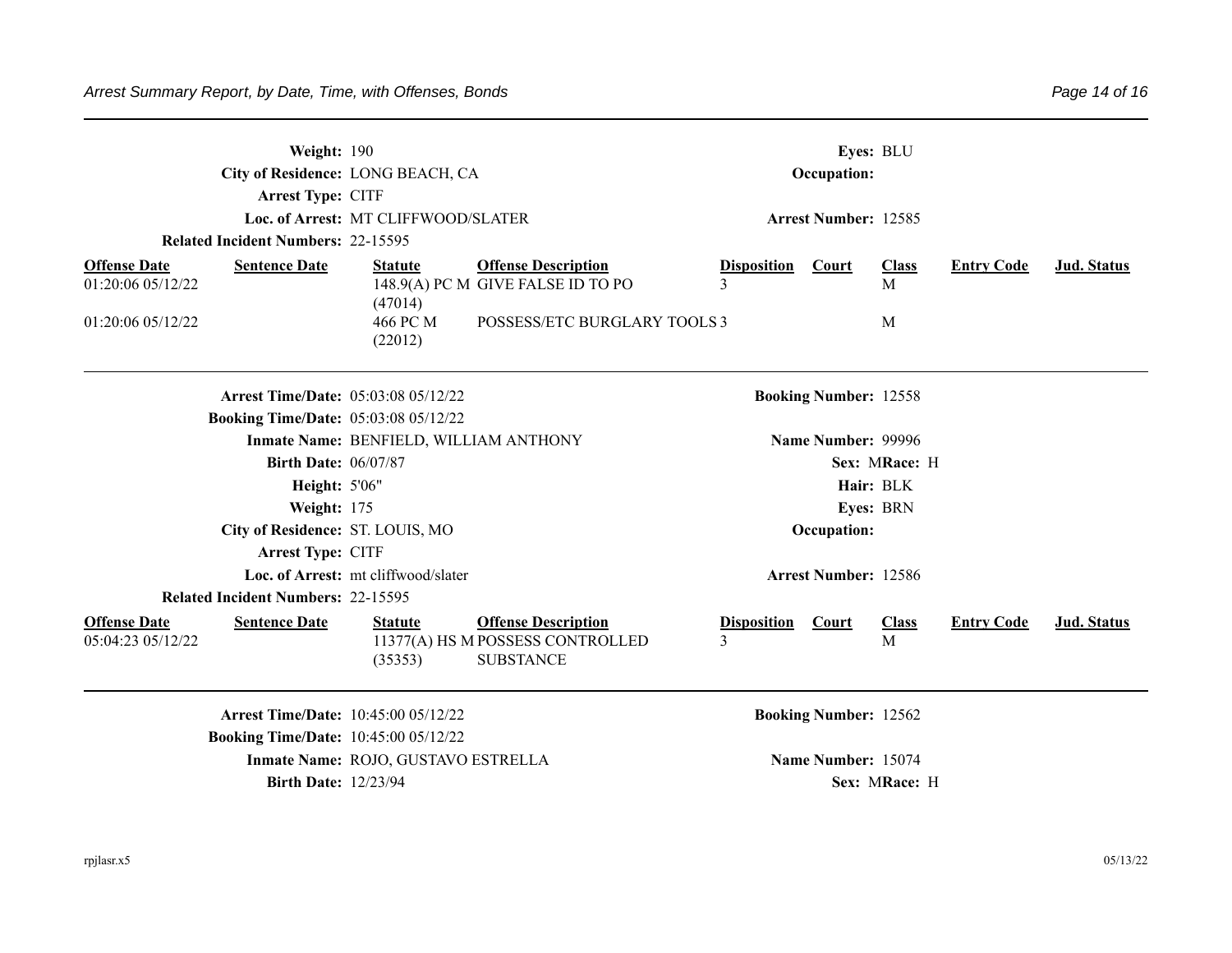| Height: 5'10"<br>Weight: 145<br>City of Residence: SANTA ANA, CA<br>Arrest Type: CITF<br>Loc. of Arrest: Slater and Euclid<br><b>Related Incident Numbers: 22-15645</b> |                                                                                                                      |                                                               | Hair: BLK<br>Eyes: BRN<br>Occupation:<br><b>Arrest Number: 12590</b>                                                                                                                         |                    |                                                     |                                         |                   |                    |  |
|-------------------------------------------------------------------------------------------------------------------------------------------------------------------------|----------------------------------------------------------------------------------------------------------------------|---------------------------------------------------------------|----------------------------------------------------------------------------------------------------------------------------------------------------------------------------------------------|--------------------|-----------------------------------------------------|-----------------------------------------|-------------------|--------------------|--|
| <b>Offense Date</b><br>10:45:00 05/12/22<br>10:45:00 05/12/22<br>10:45:00 05/12/22                                                                                      | <b>Sentence Date</b>                                                                                                 | <b>Statute</b><br>(35423)<br>M (35392)<br>466 PC M<br>(22012) | <b>Offense Description</b><br>11364(A) HS M POSSESS UNLAWFUL<br>PARAPHERNALIA<br>11375(B)(2) HS POSSESS CONTROLLED<br>SUBSTANCE WITHOUT<br><b>PRESCRIPTION</b><br>POSSESS/ETC BURGLARY TOOLS | <b>Disposition</b> | <b>Court</b>                                        | <b>Class</b><br>M<br>M<br>M             | <b>Entry Code</b> | <b>Jud.</b> Status |  |
|                                                                                                                                                                         | <b>Arrest Time/Date: 10:51:00 05/12/22</b><br><b>Booking Time/Date: 10:51:00 05/12/22</b>                            | Inmate Name: OCHOA, ALEX                                      |                                                                                                                                                                                              |                    | <b>Booking Number: 12563</b><br>Name Number: 100045 |                                         |                   |                    |  |
|                                                                                                                                                                         | <b>Birth Date: 11/21/93</b><br>Height: 5'11"<br>Weight: 170<br>City of Residence: SANTA ANA, CA<br>Arrest Type: CITF |                                                               |                                                                                                                                                                                              |                    | <b>Occupation:</b>                                  | Sex: MRace: W<br>Hair: BRN<br>Eyes: HAZ |                   |                    |  |
|                                                                                                                                                                         | <b>Related Incident Numbers: 22-15645</b>                                                                            | Loc. of Arrest: Slater and Euclid                             |                                                                                                                                                                                              |                    | <b>Arrest Number: 12591</b>                         |                                         |                   |                    |  |
| <b>Offense Date</b><br>10:51:00 05/12/22<br>10:51:00 05/12/22                                                                                                           | <b>Sentence Date</b>                                                                                                 | <b>Statute</b><br>(35423)<br>466 PC M<br>(22012)              | <b>Offense Description</b><br>11364(A) HS M POSSESS UNLAWFUL<br>PARAPHERNALIA<br>POSSESS/ETC BURGLARY TOOLS                                                                                  | <b>Disposition</b> | <b>Court</b>                                        | <b>Class</b><br>M<br>M                  | <b>Entry Code</b> | <b>Jud. Status</b> |  |